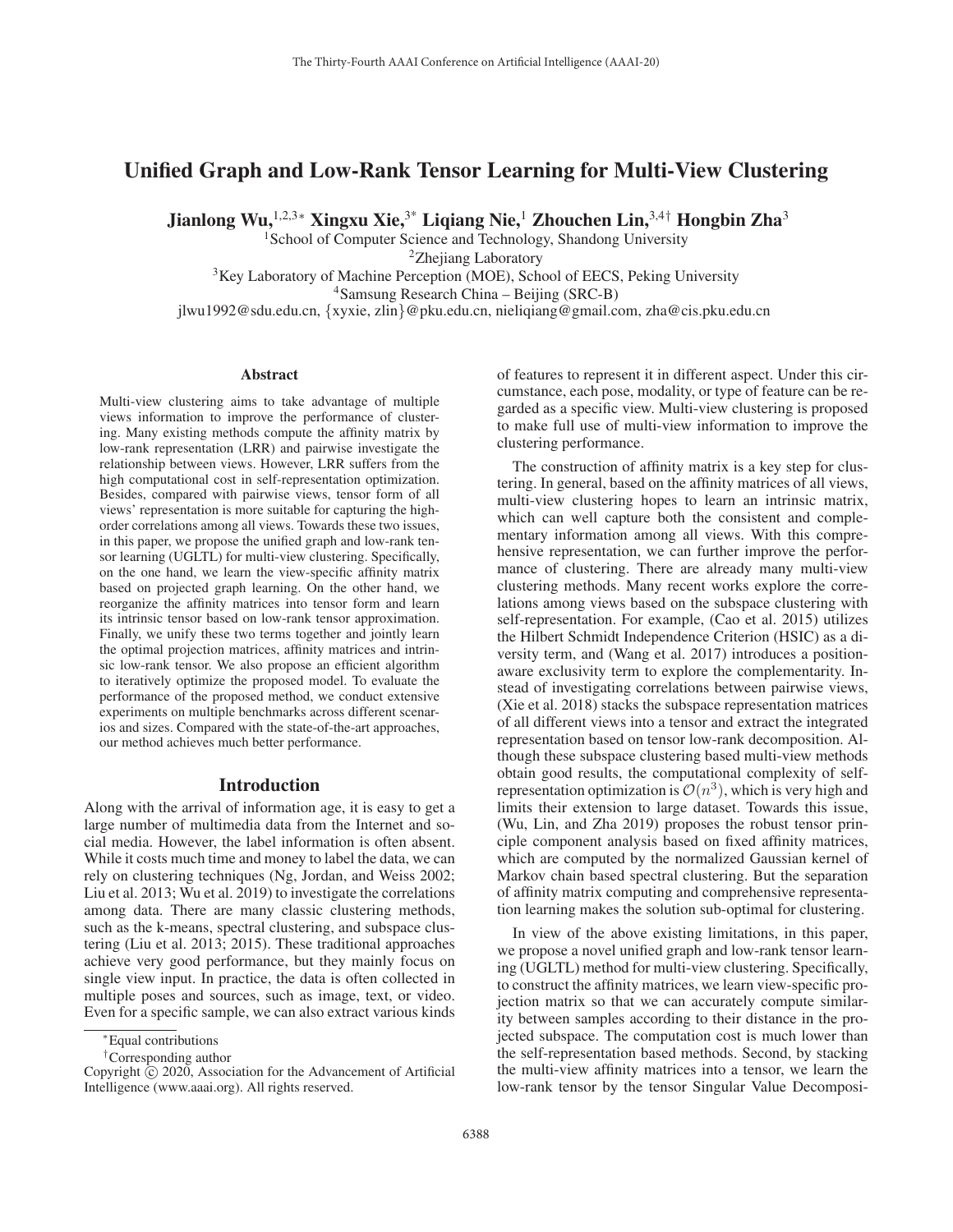tion (t-SVD) based tensor nuclear norm, which can thoroughly explore the high-order relationships among all views. Finally, we combine these two terms into a unified model to jointly learn the optimal affinity matrices and intrinsic lowrank tensor for clustering.

We summarize our main contributions as follows:

- (a) We propose a novel unified method to jointly learn optimal affinity matrices in the projected subspace as well as its intrinsic low-rank tensor for multi-view clustering. With the t-SVD based tensor low-rank constraint, our method is effective to learn the comprehensive information among different views for clustering.
- (b) We propose an efficient algorithm to alternately solve the proposed problem. Compared with those selfrepresentation based methods, the computational complexity of our method is much lower.
- (c) We conduct extensive experiments on multiple challenging datasets to evaluate the performance of our method. Compared with the state-of-the-art approaches, our method achieves significant improvement.

#### Related Work

According to the way to compute the affinity matrix, existing multi-view methods can be mainly divided into two categories, including the graph based models and the selfrepresentation based subspace clustering methods.

The graph based methods are derived from the classic spectral clustering (Ng, Jordan, and Weiss 2002). The early multi-view methods mainly focus on the 2-view case. (Kumar and Daumé 2011) searches for the clusterings that agree across the views by a co-training approach. (Kumar, Rai, and Daumé 2011) explores the complementary information across views based on a co-regularization method. Then, RMSC (Xia et al. 2014) aims to recover a shared low-rank representation from multiple graphs. ETLMSC (Wu, Lin, and Zha 2019) learns the essential low-rank tensor based on the affinity tensor. Instead of using the Gaussian kernel to compute the similarity, MLAN (Nie, Cai, and Li 2017) and CLR (Nie et al. 2016) try to learn the weights of multiple graphs based on the Euclidian distance between samples.

Due to the popularity of SSC (Elhamifar and Vidal 2013) and LRR (Liu et al. 2013; Liu, Liu, and Li 2016; Liu and Zhang 2019), many recent multi-view learning methods (Cao et al. 2015; Zhang et al. 2015; Xie et al. 2018; Zhang et al. 2018) learn the affinity matrices based on selfrepresentation. (Zhang et al. 2017) jointly learns the underlying latent representation and the low-rank decomposition. To learn the complementary information across multiple views, (Cao et al. 2015) and (Wang et al. 2017) utilize the Hilbert Schmidt Independence Criterion (HSIC) based diversity term and the position-aware exclusivity term, respectively. Tensor form (Lu et al. 2016; Zhou and Feng 2017; Kong, Xie, and Lin 2018) has been proved to be very effective in exploring the comprehensive information among multiple views. For example, LTMSC (Zhang et al. 2015) first extends the LRR into multi-view subspace clustering with generalized tensor nuclear norm, and then (Zhang et

al. 2018) combines it with neural networks for further extension. (Xie et al. 2018) adopts the t-SVD based tensor nuclear norm for constraint. (Xie et al. 2019) extends the SSC into a differentiable form and proposes a new optimization strategy.

## Notations and Preliminaries

To help understand the definition of tensor nuclear norm, we briefly introduce some notions and related definitions (Kilmer et al. 2013).

For a 3-order tensor  $A \in \mathbb{R}^{n_1 \times n_2 \times n_3}$ , vector along the *i*-th mode is called the mode-*i* fiber.  $A_{(i)}$  denotes the matricization of  $A$  along the *i*-th mode, which can be constructed by arranging the mode- $i$  fibers to be the columns of the resulting matrix. By transposing each frontal slice and then reversing the order of transposed frontal slices 2 through  $n_3$ , we get the transpose  $\mathcal{A}^T \in \mathbb{R}^{n_2 \times n_1 \times n_3}$ .  $\mathcal{A}_f = \text{fft}(\mathcal{A}, [0], 3)$ denotes the fast Fourier transformation (FFT) of a tensor *A* along the 3rd dimension, and its inverse operation is  $\mathcal{A} = \text{ifft}(\mathcal{A}_{f}, [0], 3)$ . The block vectorizing and its inverse operation of *A* are bvec(*A*) =  $[\mathbf{A}^{(1)}; \mathbf{A}^{(2)}; \cdots; \mathbf{A}^{(n_3)}] \in \mathbb{R}^{n_1 n_3 \times n_2}$  and fold(hvec(*A*)) = *A* respectively. The block  $\mathbb{R}^{n_1 n_3 \times n_2}$  and fold(bvec( $\mathcal{A}$ )) =  $\mathcal{A}$ , respectively. The block circulant matrix bcirc( $\mathcal{A}$ )  $\in \mathbb{R}^{n_1 n_3 \times n_2 n_3}$  is defined by:

$$
bcirc(\mathcal{A}) := \begin{bmatrix} \mathbf{A}^{(1)} & \mathbf{A}^{(n_3)} & \cdots & \mathbf{A}^{(2)} \\ \mathbf{A}^{(2)} & \mathbf{A}^{(1)} & \cdots & \mathbf{A}^{(3)} \\ \vdots & \ddots & \ddots & \vdots \\ \mathbf{A}^{(n_3)} & \mathbf{A}^{(n_3-1)} & \cdots & \mathbf{A}^{(1)} \end{bmatrix}.
$$

Below are some related definitions.

**Definition 1 (t-product).** Let  $\mathcal{A}$  be  $n_1 \times n_2 \times n_3$ , and  $\mathcal{B}$ *be*  $n_2 \times n_4 \times n_3$ *. The t-product*  $\mathcal{A} * \mathcal{B}$  *is the*  $n_1 \times n_4 \times n_3$ *tensor*

$$
\mathcal{A} * \mathcal{B} = \text{fold}(\text{bcirc}(\mathcal{A})\text{bvec}(\mathcal{B})).
$$
 (1)

Definition 2 (f-diagonal tensor). *A tensor is called fdiagonal if each of its frontal slices is diagonal matrix.*

**Definition 3 (Identity tensor).** *For the identity tensor*  $\mathcal{I} \in$  $\mathbb{R}^{n \times n \times n_3}$ , its first frontal slice is the identity matrix with size n × n*, and all other frontal slices are zero.*

**Definition 4 (Orthogonal tensor).** *A tensor*  $\mathbf{Q} \in \mathbb{R}^{n \times n \times n_3}$ *is orthogonal if it satisfies*

$$
\mathcal{Q}^{\mathrm{T}} * \mathcal{Q} = \mathcal{Q} * \mathcal{Q}^{\mathrm{T}} = \mathcal{I}.
$$
 (2)

**Definition 5 (t-SVD).** *For a tensor*  $A \in \mathbb{R}^{n_1 \times n_2 \times n_3}$ *, it can be factorized by t-SVD as*

$$
\mathcal{A} = \mathcal{U} * \mathcal{S} * \mathcal{V}^T, \tag{3}
$$

*where*  $\mathcal{U} \in \mathbb{R}^{n_1 \times n_1 \times n_3}$  *and*  $\mathcal{V} \in \mathbb{R}^{n_2 \times n_2 \times n_3}$  *are orthogonal, and*  $S \in \mathbb{R}^{n_1 \times n_2 \times n_3}$  *is f-diagonal.* 

Definition 6 (t-SVD based tensor nuclear norm). *The t-SVD based tensor nuclear norm*  $||A||_{\otimes}$  *of a tensor*  $A \in$  $\mathbb{R}^{n_1 \times n_2 \times n_3}$  *is defined by the sum of singular values of all the frontal slices of*  $A_f$ *:* 

$$
\|\mathcal{A}\|_{\circledast} = \sum_{k=1}^{n_3} \|\mathcal{A}_f^{(k)}\|_{*} = \sum_{i=1}^{\min(n_1, n_2)} \sum_{k=1}^{n_3} |\mathcal{S}_f^{(k)}(i, i)|, \quad (4)
$$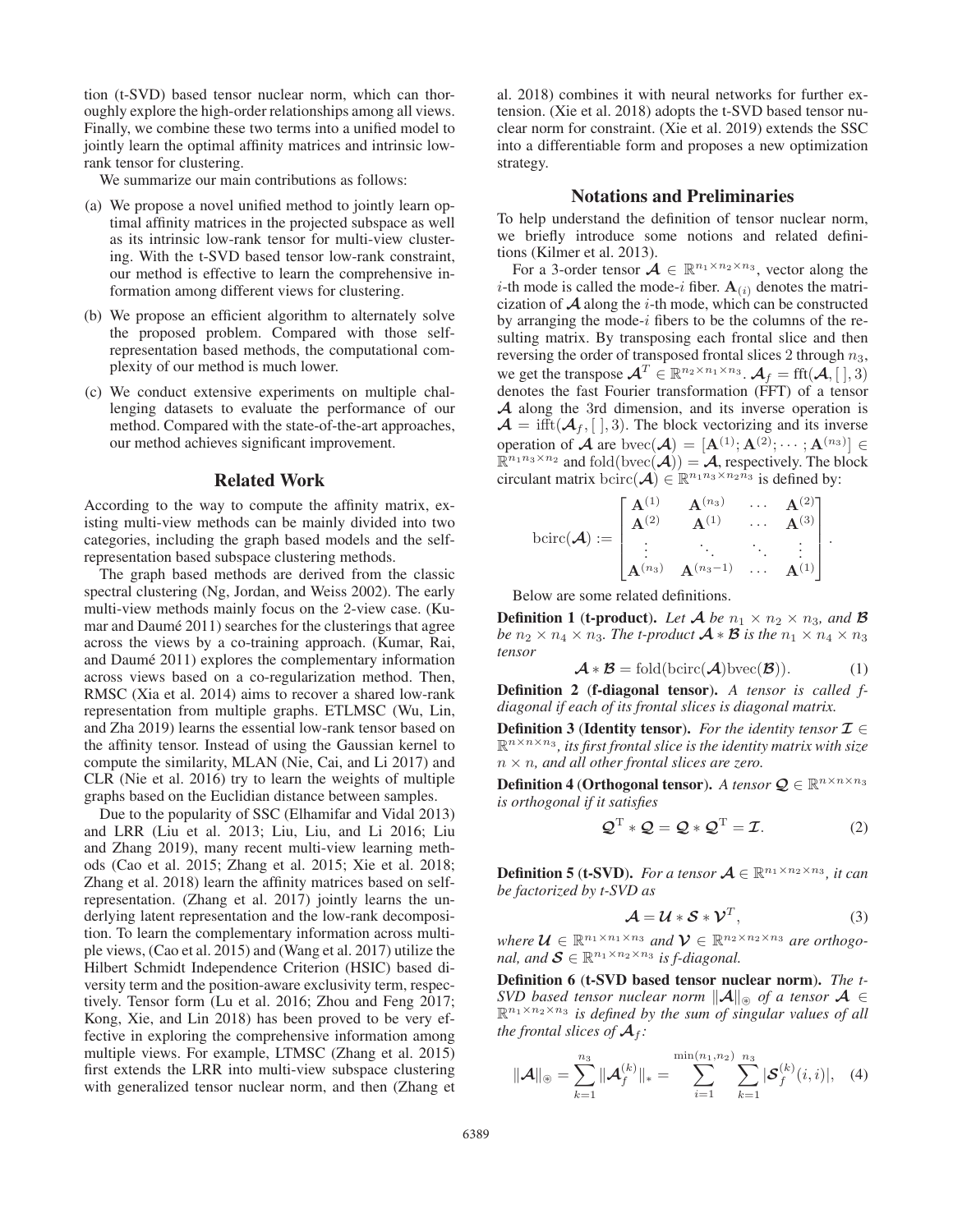where  ${\cal S}_f^{(k)}$  is computed by the SVD  ${\cal A}_f^{(k)}={\cal U}_f^{(k)}{\cal S}_f^{(k)}{\cal V}_f^{(k)T}$ *of frontal slices of*  $\mathcal{A}_f$ *.* 

# Unified Graph and Low-rank Tensor Learning Model Formulation

Let  $\mathbf{X}^v = [\mathbf{x}_1^v, \cdots, \mathbf{x}_N^v] \in \mathbb{R}^{d^v \times N}$  denote the data matrix of the *v*-th view  $(v = 1, \cdots, V)$  where  $d^v$  is the dimenof the v-th view  $(v = 1, \dots, V)$ , where  $d^v$  is the dimension of feature vectors in the v-th view,  $N$  is the number of samples, and V is the number of views. For multi-view clustering, we first need to construct the view-specific affinity matrix. Even though we can simply compute the similarity by Gaussian kernel just like what the standard spectral clustering does, we hope this process could be jointly optimized with the later multi-view learning to get the optimal solution. So we assign similarity for data samples according to their distance based on graph learning (Nie, Wang, and Huang 2014).

The basic model of graph learning to learn the similarity  $s_{i,j}^v$  can be formulated as follows:

$$
\min_{\mathbf{S}} \sum_{v=1}^{V} \sum_{i,j=1}^{N} ||\mathbf{x}_{i}^{v} - \mathbf{x}_{j}^{v}||_{2}^{2} s_{ij}^{v} + \frac{\gamma}{2} (s_{ij}^{v})^{2},
$$
\n
$$
\text{s.t. } \forall j \text{ and } v, \ (\mathbf{s}_{j}^{v})^{T} \mathbf{1} = 1, \ \mathbf{s}_{j}^{v} \ge \mathbf{0},
$$
\n
$$
(5)
$$

where  $\gamma$  is a balance parameter,  $\mathbf{s}_j^v \in \mathbb{R}^{N \times 1}$  is a column<br>wester with the *i*-th element as  $s_j^v \in \mathbb{R}^{N \times 1}$  is a solumn vector with the *i*-th element as  $s_{ij}^v$ ,  $\mathbf{1} \in \mathbb{R}^{N \times 1}$  is a column<br>vector with all alaments as 1 and  $\mathbf{0} \in \mathbb{R}^{N \times 1}$  is a solumn vector with all elements as 1, and  $\mathbf{0} \in \mathbb{R}^{N \times 1}$  is a column vector with all elements as 0. The quadric term is used for regularization to avoid trivial solution. In general, if the distance between two samples is small, then a large similarity  $s_{ij}^v$  will be assigned.

In practice, the feature dimension  $d^v$  might be very high. The Euclidian distance in the original feature space might not be suitable. It is challenging to deal with highdimensional data. For this issue, we can project the feature into a lower dimensional subspace and then learn the affinity matrices. Then the graph learning problem is transformed to:

$$
\min_{\mathbf{W}, \mathbf{S}} \sum_{v=1}^{V} \sum_{i,j=1}^{N} \|\mathbf{W}^{vT}\mathbf{x}_{i}^{v} - \mathbf{W}^{vT}\mathbf{x}_{j}^{v}\|_{2}^{2} s_{ij}^{v} + \frac{\gamma}{2} (s_{ij}^{v})^{2}, \quad (6)
$$

s.t. 
$$
\forall j
$$
 and  $v$ ,  $(\mathbf{s}_j^v)^T \mathbf{1} = 1$ ,  $\mathbf{s}_j^v \geq \mathbf{0}$ ,  $\mathbf{W}^{vT} \mathbf{X}^v \mathbf{X}^{vT} \mathbf{W}^v = \mathbf{I}$ ,

where **I** is the identical matrix,  $\mathbf{W}^v \in \mathbb{R}^{d^v \times M}$  is the viewspecific projection matrix, and  $M$  is the dimension of the projected subspace. Similar to canonical component analysis, orthogonal subspace constraint is adopt to make the feature embedding statistically uncorrelated in the projected subspace and constrain learning of view-specific projection matrix **<sup>W</sup>**<sup>v</sup>.

Based on the view-specific affinity matrix, we hope to learn an intrinsic representation which can capture both consistent and complementary information among multiple views. Many existing methods try to learn a shared representation (Nie, Cai, and Li 2017) or investigate pair-wise correlation (Wang et al. 2017), which results in the loss of comprehensiveness and optimality in the representation. As

a comparison, tensor form (Kilmer et al. 2013) is much more suitable to explore the high-order correlations among multiple views, so we stack the affinity matrices of all views into a tensor and rotate it into  $S \in \mathbb{R}^{N \times V \times N}$ , which can better investigate the correlations and largely reduce the computational complexity.

As multi-view features are extracted from the same objects, different **<sup>S</sup>**<sup>v</sup> should contain some similar information. Another fact is that the number of clusters is always much smaller than the sample number. In this case, the affinity tensor *S* should be low-rank. For the tensor rank, since the CANDECOMP/PARAFAC (CP) (Carroll and Chang 1970; Harshman 1970) rank is generally NP-hard to compute and the Sum of Nuclear Norms (SNN) (Huang et al. 2014) for Tucker (Tucker 1966) decomposition is not a tight convex relaxation of the Tucker rank, so we adopt t-SVD (Kilmer et al. 2013) based tensor nuclear norm, which has been proven to be the tightest convex relaxation (Zhang et al. 2014) to  $\ell_1$ -norm of the tensor multi-rank, to constrain the intrinsic low-rank tensor. Considering the influence of noise on *S*, we learn the low-rank tensor  $Z$  to approximate original affinity tensor by:

$$
\min_{\mathcal{Z}} \|\mathcal{Z}\|_{\circledast} + \frac{\alpha}{2} \|\mathcal{S} - \mathcal{Z}\|_{F}^{2}, \tag{7}
$$

where  $\alpha$  is a constant to control the influence of noises, and the tensor  $\|\cdot\|_F$ -norm is defined by  $\|\mathcal{A}\|_F =$  $\sqrt{\sum_{ijk} |\mathcal{A}_{ijk}|^2}$ , which is used to penalize the noise term.

The separation of learning  $S$  and  $Z$  will make the solution sub-optimal. So we combine the affinity matrices learning in Eq. (6) and low-rank tensor learning in Eq. (7) to jointly optimize them. We also add a constraint on each similarity matrix **<sup>S</sup><sup>v</sup>** to make the learned graph symmetric, which means that the similarity between two samples should be same  $(S_{ii}^v = S_{ii}^v)$ . Then the final objective function of UGLTL can be formulated as:

$$
\min_{\mathcal{S},\mathcal{Z},\mathbf{W}} \sum_{v=1}^{V} \sum_{i,j=1}^{N} \left( \|\mathbf{W}^{vT}\mathbf{x}_{i}^{v} - \mathbf{W}^{vT}\mathbf{x}_{j}^{v}\|_{2}^{2} s_{ij}^{v} + \frac{\gamma}{2} (s_{ij}^{v})^{2} \right) \n+ \frac{\alpha}{2} \|\mathcal{S} - \mathcal{Z}\|_{F}^{2} + \beta \|\mathcal{Z}\|_{\circledast},
$$
\n8.  
\n8.  
\n8.  
\n8.  
\n8.  
\n8.  
\n8.  
\n9.  
\n18.  
\n19.  
\n19.  
\n10.  
\n11.  
\n11.  
\n12.  
\n13.  
\n15.  
\n16.  
\n18.  
\n19.  
\n19.  
\n10.  
\n11.  
\n19.  
\n10.  
\n11.  
\n11.  
\n12.  
\n13.  
\n14.  
\n15.  
\n16.  
\n19.  
\n19.  
\n10.  
\n11.  
\n19.  
\n10.  
\n11.  
\n11.  
\n12.  
\n13.  
\n14.  
\n15.  
\n16.  
\n17.  
\n19.  
\n19.  
\n10.  
\n11.  
\n11.  
\n12.  
\n13.  
\n15.  
\n16.  
\n19.  
\n19.  
\n10.  
\n11.  
\n11.  
\n12.  
\n13.  
\n15.  
\n16.  
\n19.  
\n19.  
\n10.  
\n11.  
\n19.  
\n10.  
\n11.  
\n11.  
\n12.  
\n13.  
\n14.  
\n15.  
\n16.  
\n19.  
\n19.  
\n10.  
\n11.  
\n12.  
\n13.  
\n14.  
\n15.  
\n16.  
\n17.  
\n19.  
\n19.  
\n10.  
\n10.  
\n11.  
\n12.  
\n13.  
\n14.  
\n15.  
\n16.  
\n17.  
\n19.  
\

merges affinity matrices of various views into a 3-order tensor and then rotates along the z-axis.

## **Optimization**

In this subsection, we propose an efficient algorithm to solve the problem in Eq. (8) in an alternate way. It's obvious that the problem is not jointly convex to  $S$ ,  $\mathcal{Z}$ , and **W**, but it is convex to each variable while other variables are fixed. We alternately optimize each variable with other variables fixed as follows.

*Z*-subproblem: When the tensor *S* and projection matrices **W** are fixed, we update the tensor  $\mathcal{Z}$  by solving:

$$
\mathcal{Z}^* = \underset{\mathcal{Z}}{\operatorname{argmin}} \frac{\alpha}{2} \|\mathcal{S} - \mathcal{Z}\|_F^2 + \beta \|\mathcal{Z}\|_{\circledast}.
$$
 (9)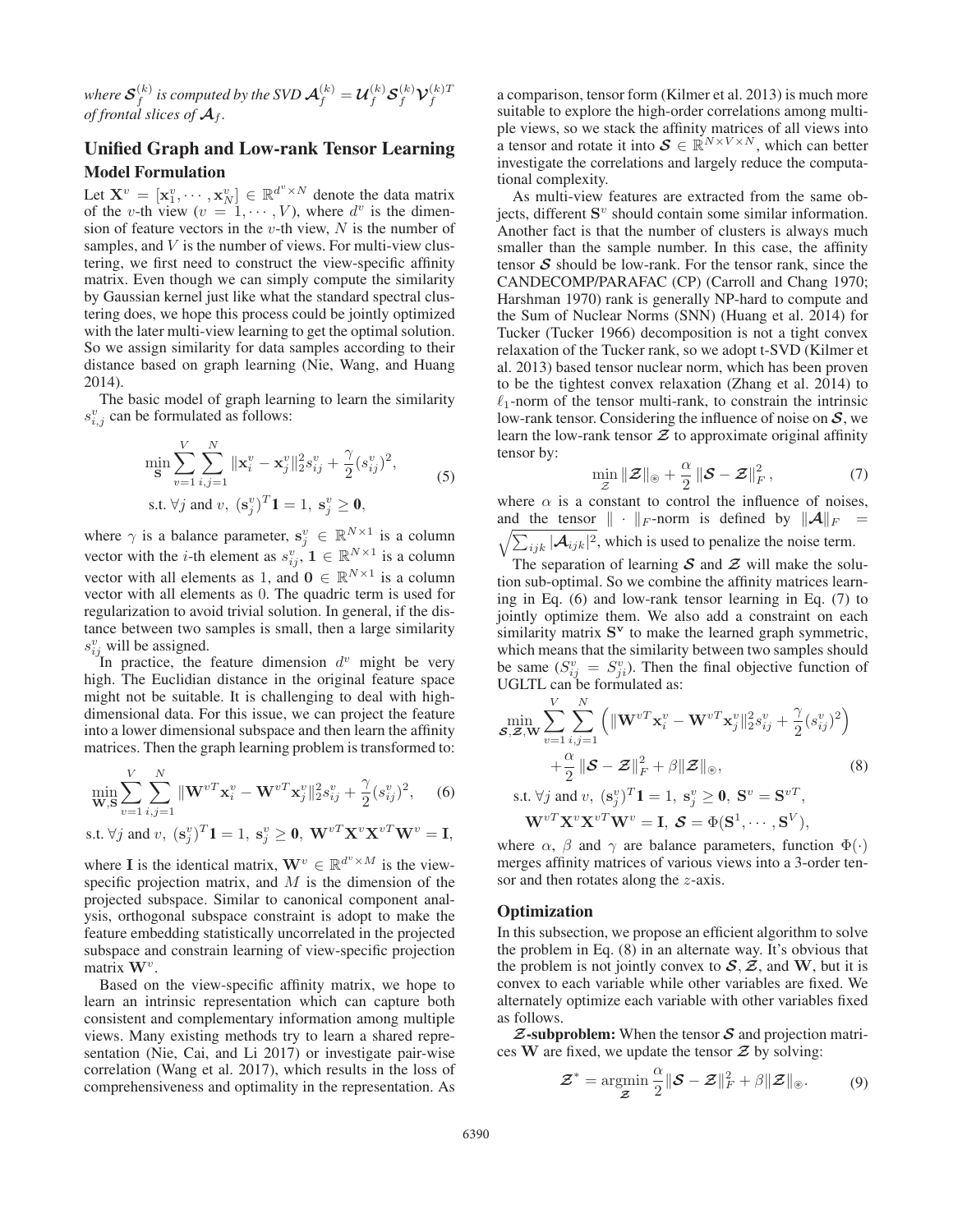The optimal solution can be computed by the tensor tubalshrinkage operator (Hu et al. 2016):

$$
\mathcal{Z}^* = \mathcal{C}_{n_3 \tau}(\mathcal{S}) = \mathcal{U} * \mathcal{C}_{n_3 \tau}(\mathcal{O}) * \mathcal{V}^{\mathrm{T}}, \qquad (10)
$$

where  $\tau = \beta/\alpha$ ,  $\mathcal{S} = \mathcal{U} * \mathcal{O} * \mathcal{V}^T$  denotes the tensor SVD decomposition, and  $\mathcal{C}_{n_3\tau}(\mathcal{O}) = \mathcal{O} * \mathcal{J}$ , herein,  $\mathcal{J}$  is an  $n_1 \times n_2 \times n_3$  f-diagonal tensor whose diagonal element in the Fourier domain is  $\mathcal{J}_f(i, i, j) = (1 - \frac{n_3 \tau}{\mathcal{O}_f^{(j)}(i, i)}) +$ .

*S*-subproblem: To optimize *S*, we fix the tensor *Z* and projection matrices **W**. We first solve the problem without symmetric constraint. The Lagrangian function to optimize *S* can be reformulated as follows:

$$
\mathcal{L}(\mathcal{S}) = \sum_{v=1}^{V} \sum_{i,j=1}^{N} \left( \|\mathbf{W}^{vT}\mathbf{x}_i^v - \mathbf{W}^{vT}\mathbf{x}_j^v\|_2^2 s_{ij}^v + \frac{\gamma}{2} (s_{ij}^v)^2 \right)
$$

$$
+ \frac{\alpha}{2} \|\mathcal{S} - \mathcal{Z}\|_F^2 + \sum_{v=1}^{V} \sum_{j=1}^{N} \left( \eta_j^v \left( (\mathbf{s}_j^v)^T \mathbf{1} - 1 \right) - (\lambda_j^v)^T \mathbf{s}_j^v \right), \tag{11}
$$

where  $\eta_i^v$  and  $\lambda_i^v$  are Lagrangian multipliers.  $\eta_i^v$  is a nonnegative constant, and the column vector  $\lambda_j^v \geq 0$ . Then each vector of the tensor **S** can be undated by solving the followvector of the tensor  $S$  can be updated by solving the following subproblem to get the close-form solution:

$$
\mathbf{s}_{j}^{v*} = \underset{\mathbf{s}_{j}^{v}}{\operatorname{argmin}} \sum_{i=1}^{N} \left( \|\mathbf{W}^{vT}\mathbf{x}_{i}^{v} - \mathbf{W}^{vT}\mathbf{x}_{j}^{v}\|_{2}^{2} s_{ij}^{v} + \frac{\gamma}{2} (s_{ij}^{v})^{2} \right) + \frac{\alpha}{2} \|\mathbf{s}_{j}^{v} - \mathbf{z}_{j}^{v}\|_{2}^{2} - \eta_{j}^{v} \left( (\mathbf{s}_{j}^{v})^{T} \mathbf{1} - 1 \right) - (\lambda_{j}^{v})^{T} \mathbf{s}_{j}^{v}, \qquad (12)
$$

$$
= \underset{\mathbf{s}_j^v}{\text{argmin}} \ \frac{\gamma + \alpha}{2} \|\mathbf{s}_j^v + \mathbf{g}_j^v\|_2^2 - \eta_j^v \left( (\mathbf{s}_j^v)^T \mathbf{1} - 1 \right) - (\lambda_j^v)^T \mathbf{s}_j^v,
$$

where  $g_{ij}^v = \frac{\|\mathbf{W}^{vT} \mathbf{x}_i^v - \mathbf{W}^{vT} \mathbf{x}_j^v\|_2^2 - \alpha \mathbf{z}_{ij}^v}{\gamma + \alpha}$ . Based on the KKT conditions, we have:

$$
(\gamma + \alpha)(s_{ij}^{v*} + g_{ij}^v) - \eta_j^{v*} - \lambda_{ij}^{v*} = 0, \ \forall i, j; \tag{13}
$$

$$
\mathbf{s}_{ij}^{v*} \lambda_{ij}^{v*} = 0, \ \ s_{ij}^{v*} \ge 0, \ \ \lambda_{ij}^{v*} \ge 0, \ \ \forall i, j. \tag{14}
$$

According to Eq. (13) and the constraint  $(\mathbf{s}_j^v)^T \mathbf{1} = 1$ , we get:

$$
\eta_j^{v*} = \frac{(\gamma + \alpha)(1 + (\mathbf{g}_j^v)^T \mathbf{1}) - (\lambda_j^v)^T \mathbf{1}}{N}.
$$
 (15)

Then according to Eq. (13) and the complementary slackness condition in Eq. (14), we have:

$$
s_{ij}^{v*} = \max\{0, \frac{1 + (\mathbf{g}_j^v)^T \mathbf{1}}{N} - \frac{(\lambda_j^{v*})^T \mathbf{1}}{N(\gamma + \alpha)} - g_{ij}^v\}.
$$
 (16)

Based on  $s_{ij}^{v*}$ , according to the Proposition 7 in (Lu et al. 2018), the symmetric constraint can be satisfied by:

$$
\tilde{s}_{ij}^{v*} = \frac{1}{2} (s_{ij}^{v*} + s_{ji}^{v*}).
$$
\n(17)

**W**-subproblem: When the similarity tensor *<sup>S</sup>* and the essential tensor  $Z$  are fixed, the problem for solving  $W$  is:

$$
\min_{\mathbf{W}} \sum_{v=1}^{V} \sum_{i,j=1}^{N} \left( \|\mathbf{W}^{vT}\mathbf{x}_{i}^{v} - \mathbf{W}^{vT}\mathbf{x}_{j}^{v}\|_{2}^{2} s_{ij}^{v} \right),
$$
\n
$$
\text{s.t. } \forall v, \ \mathbf{W}^{vT}\mathbf{X}^{v}\mathbf{X}^{vT}\mathbf{W}^{v} = \mathbf{I},
$$
\n(18)

#### Algorithm 1 Alternating Minimization Method for UGLTL

- **Input:** Multi-view data matrix  $X^{\nu}$ , parameters  $\alpha, \beta, \gamma$ . Initialize  $s_{ij}^v$ ,  $\mathbf{W}^v$  by the Gaussian kernel and identical matrix respectively matrix, respectively.
- 1: while not converged do
- 2: Compute the close-form solution for  $\mathcal Z$  by Eq. (10);<br>3: Update the final similarity  $s_{xx}^v$  by Eqs. (16) and (17);
- 3: Update the final similarity  $s_{ii}^v$  by Eqs. (16) and (17);
- 4: Update the feature embedding  $Y^v$  by solving Eq. (20);

5: end while Based on *Z*, compute the affinity matrix by:

$$
\mathbf{A} = \frac{1}{V} \sum_{v=1}^{V} \left( |\mathbf{Z}^{(v)}| + |\mathbf{Z}^{(v)^{T}}| \right);
$$

Apply the spectral clustering to **A** to get final result;<br>**put:** Clustering result Output: Clustering result.

which is equivalent to solving the following  $V$  subproblems:

$$
\min_{\mathbf{W}^v} \text{Tr}(\mathbf{W}^{vT} \mathbf{X}^v \mathbf{L}^v \mathbf{X}^{vT} \mathbf{W}^v),
$$
  
s.t. 
$$
\mathbf{W}^{vT} \mathbf{X}^v \mathbf{X}^{vT} \mathbf{W}^v = \mathbf{I}, \forall v = 1, 2, \cdots, V,
$$
 (19)

where  $\mathbf{L}^v = \mathbf{D}^v - \mathbf{S}^v$  is the Laplacian matrix for the vth view, and  $\mathbf{D}^v$  is a diagonal matrix with  $D_{ii}^v = \sum_j s_{ij}^v$ .<br> **Dogethof**  $\mathbf{V}^v = \mathbf{W}^v \mathbf{V}^v$  then the chase matrix in Eq. (10) Denote  $Y^v = W^{vT} X^v$ , then the above problem in Eq. (19) can be reformulated as:

$$
\min_{\mathbf{Y}^v} \text{Tr}\left(\mathbf{Y}^v \mathbf{L}^v \mathbf{Y}^{vT}\right), \text{s.t.} \mathbf{Y}^v \mathbf{Y}^{vT} = \mathbf{I}, \forall v = 1, \cdots, V,
$$
\n(20)

which is an eigenvalue decomposition problem. The optimal solution of  $Y^v$  can be formed by the k eigenvectors of  $L^v$ corresponding to the  $k$  smallest eigenvalues. After we get the optimal  $\mathbf{Y}^v$ , we do not need to compute the projection matrix **<sup>W</sup>**<sup>v</sup> any longer, since we can directly use the projected features  $\mathbf{y}_j^v$  to replace  $\mathbf{W}^{vT} \mathbf{x}_j^v$  in the later optimization.<br>After we get the optimal low-rank tensor  $\mathcal{Z}$ , we as

After we get the optimal low-rank tensor  $Z$ , we adopt the standard way for multi-view clustering to compute the affinity matrix as  $\mathbf{A} = \frac{1}{V} \sum_{v=1}^{V} (|\mathbf{Z}^{(v)}| + |\mathbf{Z}^{(v)}|^T)$ , based on which we apply the spectral clustering to compute the final clustering result. The overall process is summarized in Algorithm 1.

## Convergence and Complexity

We solve the problem by alternating minimization. Although the problem in Eq. (8) is non-convex and nonsmooth, the subproblem is strongly convex with other variables fixed. We can exactly obtain the closed-form solution for each subproblem. For the convergence, we provide a proof sketch here. We first denote  $Y = W^T X$  and lift the non-linear constraints in Eq. (8) by adding two indicator functions on the objective  $\mathcal{I}(\mathbf{Y}) = \mathcal{I}\{\mathbf{Y}^v\mathbf{Y}^{vT} =$ **I**,  $\forall v$ } and  $\mathcal{I}(\mathcal{S}) = \mathcal{I}\{\mathbf{s}_j^v \geq \mathbf{0}, \forall v, j\}$ . Then Eq. (8) has the form  $\min_{\mathbf{Z},\mathbf{S},\mathbf{Y}} f(\mathbf{Z},\mathbf{S},\mathbf{Y}) + \beta ||\mathbf{Z}||_{\mathcal{B}} + \mathcal{I}(\mathbf{Y}) +$ <br>  $\mathcal{I}(\mathbf{S})$  st  $A(\mathbf{S}) = 0$  where f is Linschitz differen- $\mathcal{I}(\mathcal{S})$ , s.t.  $\mathcal{A}(\mathcal{S})=0$ , where f is Lipschitz differentiable, and  $A(\cdot)$  is a linear operator. Consider the Lagrangian function  $L(\mathcal{Z}, \mathcal{S}, \mathbf{Y}, \mu)$  of the above problem, where  $\mu$  is the multiplier. Denote  $(\mathbf{Z}^+, \mathbf{S}^+, \mathbf{Y}^+)$  as the variables at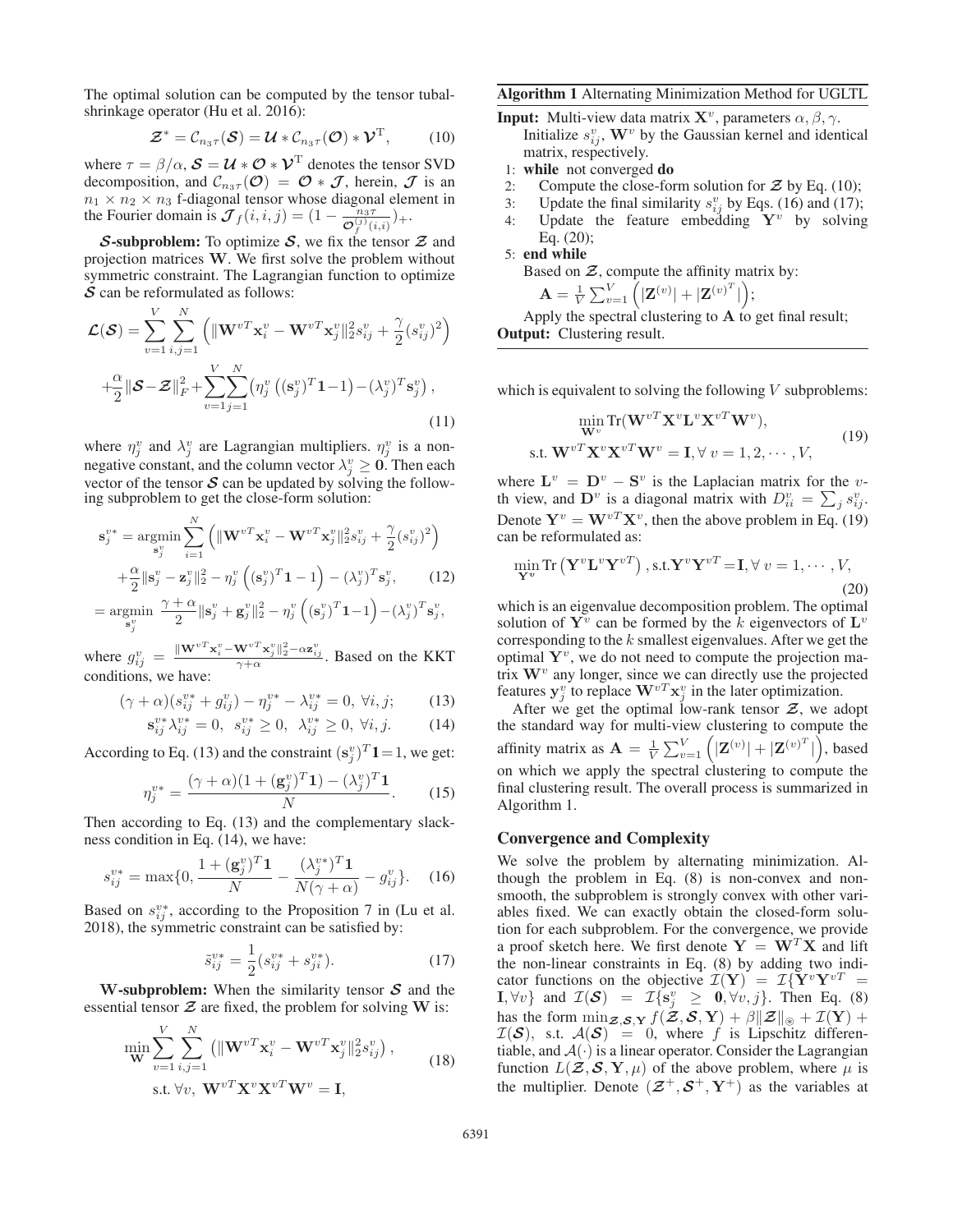Datasets COIL-20 UCI-Digits Methods | NMI | ACC | AR | F-score | Precision | Recall | NMI | ACC | AR | F-score | Precision | Recall  $\mathrm{SPC}_{best}$   $\mid$   $0.806$   $\mid$   $0.672$   $\mid$   $0.619$   $\mid$   $\mid$   $0.596$   $\mid$   $0.692$   $\mid$   $0.642$   $\mid$   $0.731$   $\mid$   $0.545$   $\mid$   $\mid$   $0.582$   $\mid$   $0.601$  $\text{LRR}_{best}$   $\mid$   $0.829$   $\mid$   $0.761$   $\mid$   $0.720$   $\mid$   $\mid$   $0.734$   $\mid$   $\mid$   $0.751$   $\mid$   $0.768$   $\mid$   $0.871$   $\mid$   $0.736$   $\mid$   $\mid$   $0.763$   $\mid$   $\mid$   $0.759$   $\mid$   $0.767$  $\text{PCAN}_{best}$   $\mid$   $0.872$   $\mid$   $0.772$   $\mid$   $0.620$   $\mid$   $\mid$   $0.643$   $\mid$   $\mid$   $0.530$   $\mid$   $0.897$   $\mid$   $0.949$   $\mid$   $0.887$   $\mid$   $0.899$   $\mid$   $\mid$   $0.895$   $\mid$   $0.902$  $\text{Co-reg}$   $\mid$   $0.774$   $\mid$   $0.659$   $\mid$   $0.592$   $\mid$   $0.613$   $\mid$   $\mid$   $0.590$   $\mid$   $0.640$   $\mid$   $0.780$   $\mid$   $0.755$   $\mid$   $0.780$   $\mid$   $\mid$   $0.764$   $\mid$   $0.798$ RMSC 0.800 0.685 0.637 0.656 0.620 0.698 0.822 0.915 0.789 0.811 0.797 0.826 DiMSC 0.846 0.778 0.732 0.745 0.739 0.751 0.772 0.703 0.652 0.695 0.673 0.718 LTMSC 0.860 0.804 0.748 0.760 0.741 0.479 0.775 0.803 0.725 0.753 0.739 0.767 ECMSC | 0.942 | 0.782 | 0.781 | 0.794 | 0.695 | 0.925 | 0.780 | 0.718 | 0.672 | 0.707 | 0.660 | 0.760 t-SVD-MSC | 0.884 | 0.830 | 0.786 | 0.800 | 0.785 | 0.808 | 0.932 | 0.925 | 0.924 | 0.932 | 0.930 | 0.934 ETLMSC | 0.947 | 0.877 | 0.862 | 0.869 | 0.830 | 0.914 | 0.977 | 0.958 | 0.953 | 0.958 | 0.940 | 0.980  $\text{UGLTL} \quad | \; 1.000 \; | \; 1.000 \; | \; \; 1.000 \; \; | \; \; 1.000 \; \; | \; \; 1.000 \; \; | \; \; 1.000 \; \; | \; \; 1.000 \; \; | \; \; 1.000 \; \; | \; \; 1.000 \; \; | \; \; 1.000 \; \; | \; \; 1.000$ 

Table 1: Experimental results on the COIL-20 and the UCI-Digit datasets.

the  $(k + 1)$ -th iteration and omit the superscript for the  $k$ -th iteration. Based on the KKT condition, the strongconvexity of problems (9) and (12), and the optimality of **Y**<sup>+</sup>, we can have  $L(\mathcal{Z}, \mathcal{S}, \mathbf{Y}, \mu) - L(\mathcal{Z}^+, \mathcal{S}^+, \mathbf{Y}^+, \mu^+) \geq$  $C(\|\mathcal{Z}^+ - \mathcal{Z}\|_F^2 + \|\mathcal{S}^+ - \mathcal{S}\|_F^2)$ . The coercivity helps to lower bound  $L(\mathcal{Z}, \mathcal{S}, \mathbf{Y}, \mu)$ , and then we can have ( $||\mathcal{Z}^+ \mathcal{Z} \Vert_F^2 + \Vert S^+ - S \Vert_F^2$   $\to 0$  and get the boundness of  $\{(\mathcal{Z}, \mathcal{S}, \mathbf{Y}, \mu)\}\$  which implies the existence of accumulation point  $(\mathbf{Z}^*, \mathbf{S}^*, \mathbf{Y}^*, \mu^*)$ . On the other hand,  $(\mathbf{Z}^+$  –  $\mathcal{Z} \Vert_F^2 + \Vert \mathcal{S}^+ - \mathcal{S} \Vert_F^2$  ) also bounds the generalized subgradient of  $\bar{L}(\mathcal{Z}, \mathcal{S}, \mathbf{Y}, \mu)$ , hence  $0 \in \partial L(\mathcal{Z}^*, \mathcal{S}^*, \mathbf{Y}^*, \mu^*)$ , which indicates the convergence. Note that  $\|\mathcal{Z}\|_{\circledast}$ ,  $\mathcal{I}(\mathbf{Y})$  and  $\mathcal{I}(\mathcal{S})$  locally have Linschitz continuous (sub)pradient which eslocally have Lipschitz continuous (sub)gradient, which essentially ensures the convergence rather than the convexity and separability, please see (Wang, Yin, and Zeng 2019) for more details.

For the complexity, it takes  $\mathcal{O}(VN^2 \log(N))$  to perform FFT and inverse FFT on a  $N \times V \times N$  tensor along the third dimension. To update  $Z$ , we also need to compute the SVD of each frontal slice with size  $N \times V$  in the Fourier domain, which takes  $\mathcal{O}(V^2N^2)$  for the whole tensor. So it takes  $\mathcal{O}(V^2 N^2 + V N^2 \log(N))$  in total to update  $\mathcal{Z}$ . To update each vector  $\mathbf{s}_i^v$ , it needs  $\mathcal{O}(N)$  by Eq. (16) as we need only need to compute  $(g_i^v)^T 1$  and  $(\lambda_i^v)^T 1$  once. So we need  $\mathcal{O}(VN^2)$  to undate the tensor **S**. For the optimization of  $\mathcal{O}(VN^2)$  to update the tensor S. For the optimization of subspace embedding, we only need to compute the M smallest eigenvalues and their corresponding eigenvectors of each  $\mathbf{L}^v$ , which costs  $\mathcal{O}(VMN^2)$  in total. In general, the number of views  $V$  is smaller than  $M$ . Denote  $K$  as the number of iterations, the total complexity to optimize UGLTL in Algorithm 1 is  $\mathcal{O}(KVN^2(M + \log(N)))$ , which is relatively efficient.

# **Experiments**

### Experimental Settings

Datasets We adopt six challenging image datasets, which cover various sizes and applications, including the COIL- $20<sup>1</sup>$ , UCI-Digits (Asuncion and Newman 2007), Scene-15 (Li and Pietro 2005), Notting-Hill (Zhang et al. 2009),

Table 2: Statistics of different datasets

| Images | Objective      | Clusters       |
|--------|----------------|----------------|
| 1440   |                | 20             |
| 2000   | Digit          | 10             |
| 4485   | Scene          | 15             |
| 4660   | Video Face     | 5              |
| 5360   | Scene          | 67             |
| 8677   | Generic object | 101            |
|        |                | Generic object |

MITIndoor-67 (Quattoni and Torralba 2009), and Caltech-101 (Li, Rob, and Pietro 2007) datasets. In Table 2, we summarize the statistic information of these datasets. For all these datasets, same to (Xia et al. 2014) and (Xie et al. 2018), we extract three different kinds of features as three views. For details and multi-view features of these datasets, please refer to (Xia et al. 2014) and (Xie et al. 2018). We need to mention that for the Caltech-101 dataset, we use all 8, 677 instances of 101 categories to test the performance, which is very challenging.

Compared Methods We compare our approach with the following state-of-the-art methods: the standard spectral clustering (Ng, Jordan, and Weiss 2002) on the best view (SPC $_{best}$ ), the low-rank representation (Liu et al. 2013) on the best view ( $LRR_{best}$ ), projected graph learning with adaptive neighbors (Nie, Wang, and Huang 2014) on the best view (PCAN $_{best}$ ), RMSC (Xia et al. 2014), MLAN (Nie, Cai, and Li 2017), DiMSC (Cao et al. 2015), LTMSC (Zhang et al. 2015), ECMSC (Wang et al. 2017), t-SVD-MSC (Xie et al. 2018), and ETLMSC (Wu, Lin, and Zha 2019). For above methods, only the first three are single view based methods, and others focus on multi-view learning.

Evaluation Metrics We adopt all six commonly used metrics including normalized mutual information (NMI), accuracy (ACC), adjusted rand index (AR), F-score, precision, and recall to comprehensively evaluate the performance of clustering. For details of these metrics, please refer to (Xie et al. 2018). These six metrics favour different properties of a clustering task. For all metrics, the higher value indicates

<sup>1</sup> http://www.cs.columbia.edu/CAVE/software/softlib/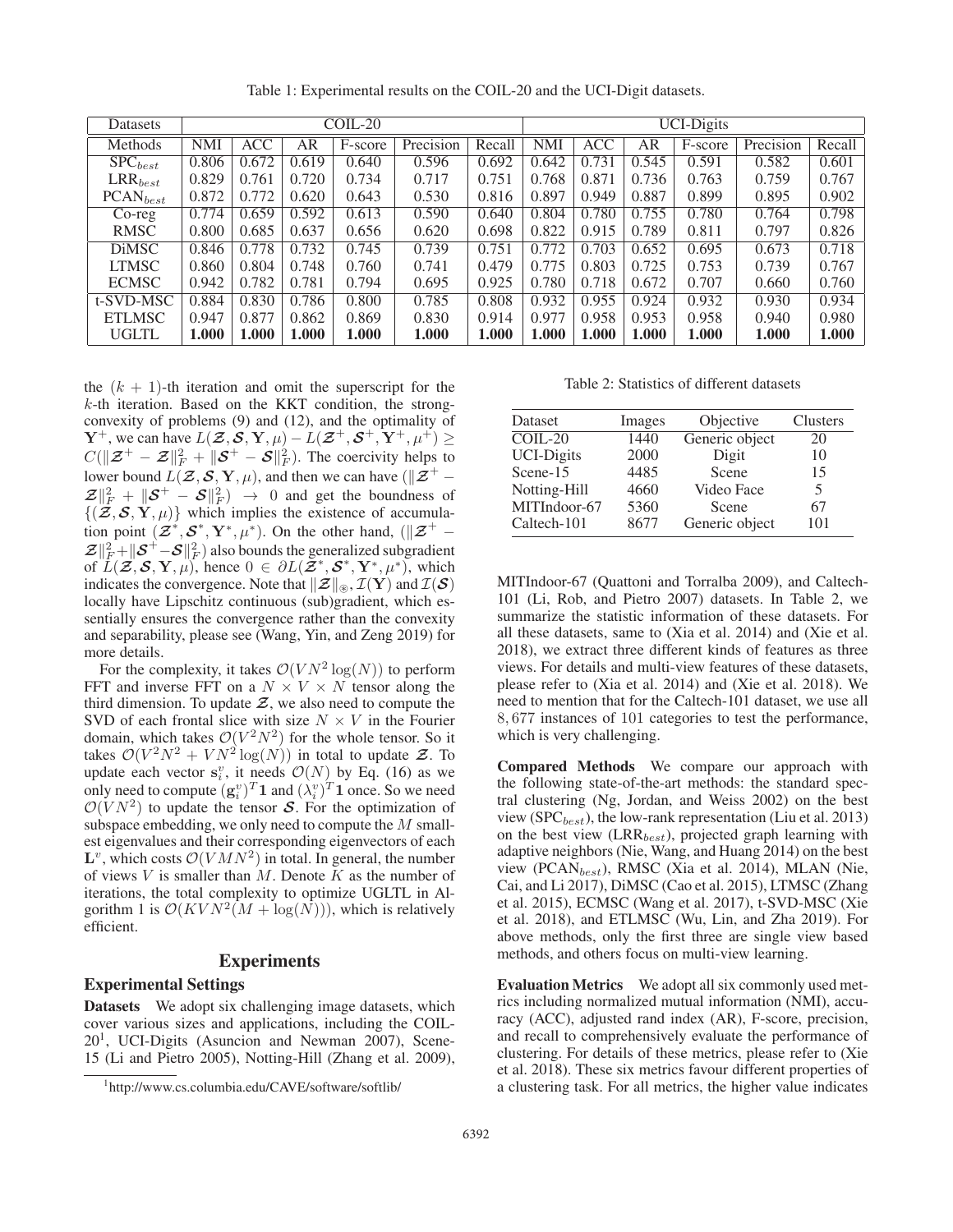| Datasets              | Scene-15   |            |       |         |           |        | Notting-Hill |            |       |         |           |        |
|-----------------------|------------|------------|-------|---------|-----------|--------|--------------|------------|-------|---------|-----------|--------|
| Methods               | <b>NMI</b> | <b>ACC</b> | AR    | F-score | Precision | Recall | <b>NMI</b>   | <b>ACC</b> | AR    | F-score | Precision | Recall |
| $SPC_{best}$          | 0.421      | 0.437      | 0.270 | 0.321   | 0.314     | 0.329  | 0.723        | 0.816      | 0.712 | 0.775   | 0.780     | 0.776  |
| $\mathrm{LRR}_{best}$ | 0.426      | 0.445      | 0.272 | 0.324   | 0.316     | 0.333  | 0.579        | 0.794      | 0.558 | 0.653   | 0.672     | 0.636  |
| $PCAN_{best}$         | 0.545      | 0.527      | 0.264 | 0.336   | 0.238     | 0.575  | 0.100        | 0.355      | 0.010 | 0.364   | 0.228     | 0.902  |
| $Co-reg$              | 0.470      | 0.503      | 0.334 | 0.380   | 0.382     | 0.378  | 0.703        | 0.805      | 0.686 | 0.754   | 0.766     | 0.743  |
| RMSC                  | 0.564      | 0.507      | 0.394 | 0.437   | 0.425     | 0.450  | 0.585        | 0.807      | 0.496 | 0.603   | 0.621     | 0.586  |
| <b>DiMSC</b>          | 0.269      | 0.300      | 0.117 | 0.181   | 0.173     | 0.190  | 0.799        | 0.837      | 0.787 | 0.834   | 0.822     | 0.827  |
| <b>LTMSC</b>          | 0.571      | 0.574      | 0.424 | 0.465   | 0.452     | 0.479  | 0.779        | 0.868      | 0.777 | 0.825   | 0.830     | 0.814  |
| <b>ECMSC</b>          | 0.463      | 0.457      | 0.303 | 0.357   | 0.318     | 0.408  | 0.817        | 0.767      | 0.679 | 0.764   | 0.637     | 0.954  |
| t-SVD-MSC             | 0.858      | 0.812      | 0.771 | 0.788   | 0.743     | 0.839  | 0.900        | 0.957      | 0.900 | 0.922   | 0.937     | 0.907  |
| <b>ETLMSC</b>         | 0.902      | 0.878      | 0.851 | 0.862   | 0.848     | 0.877  | 0.911        | 0.951      | 0.898 | 0.924   | 0.940     | 0.908  |
| <b>UGLTL</b>          | 0.960      | 0.976      | 0.952 | 0.955   | 0.961     | 0.950  | 0.921        | 0.950      | 0.903 | 0.924   | 0.939     | 0.910  |

Table 3: Experimental results on the Scene-15 and the Notting-Hill datasets.

Table 4: Experimental results on the MITIndoor-67 and the Caltech-101 datasets.

| Datasets              | MITIndoor-67 |       |       |         |           |        | Caltech-101 |            |       |         |           |        |
|-----------------------|--------------|-------|-------|---------|-----------|--------|-------------|------------|-------|---------|-----------|--------|
| Methods               | <b>NMI</b>   | ACC   | AR    | F-score | Precision | Recall | <b>NMI</b>  | <b>ACC</b> | AR    | F-score | Precision | Recall |
| $\mathrm{SPC}_{best}$ | 0.559        | 0.443 | 0.304 | 0.315   | 0.294     | 0.340  | 0.723       | 0.484      | 0.319 | 0.340   | 0.597     | 0.235  |
| $\text{LRR}_{best}$   | 0.226        | 0.120 | 0.031 | 0.045   | 0.044     | 0.047  | 0.728       | 0.510      | 0.304 | 0.339   | 0.627     | 0.231  |
| $PCAN_{best}$         | 0.184        | 0.081 | 0.002 | 0.030   | 0.016     | 0.420  | 0.806       | 0.585      | 0.296 | 0.322   | 0.471     | 0.245  |
| $Co-reg$              | 0.270        | 0.149 | 0.054 | 0.067   | 0.066     | 0.070  | 0.824       | 0.582      | 0.401 | 0.412   | 0.661     | 0.301  |
| RMSC                  | 0.342        | 0.232 | 0.110 | 0.123   | 0.121     | 0.125  | 0.573       | 0.346      | 0.246 | 0.258   | 0.457     | 0.182  |
| <b>DiMSC</b>          | 0.383        | 0.246 | 0.128 | 0.141   | 0.138     | 0.144  | 0.589       | 0.351      | 0.226 | 0.253   | 0.362     | 0.191  |
| <b>LTMSC</b>          | 0.226        | 0.120 | 0.031 | 0.045   | 0.044     | 0.047  | 0.788       | 0.559      | 0.393 | 0.403   | 0.670     | 0.288  |
| <b>ECMSC</b>          | 0.590        | 0.469 | 0.323 | 0.333   | 0.314     | 0.355  | 0.662       | 0.419      | 0.312 | 0.326   | 0.465     | 0.251  |
| t-SVD-MSC             | 0.750        | 0.684 | 0.555 | 0.562   | 0.543     | 0.582  | 0.858       | 0.607      | 0.430 | 0.440   | 0.742     | 0.323  |
| <b>ETLMSC</b>         | 0.899        | 0.775 | 0.729 | 0.733   | 0.709     | 0.758  | 0.899       | 0.639      | 0.456 | 0.465   | 0.825     | 0.324  |
| <b>UGLTL</b>          | 0.979        | 0.948 | 0.940 | 0.940   | 0.930     | 0.951  | 0.902       | 0.669      | 0.504 | 0.513   | 0.960     | 0.365  |

the better performance.

All experiments are implemented in Matlab on a desktop with 3.4GHz CPU and 32G RAM.

## Experimental Results and Analysis

Performance Comparison In Tables 1-4, we present the experimental results on these six datasets. The bold values denote the best performance. All results are measured by the average of 20 runs. The standard deviations on all datasets and under all metrics are smaller than 0.1, so we do not show it due to page limit. To better compare the performance of different methods, we divide all methods into four subclasses in the table, including single view methods, spectral clustering methods, subspace learning methods, and tensor based methods. Most results are directly copied from (Xie et al. 2018), while other results are achieved based on their shared code with parameter adjustment.

It is obvious that our proposed UGLTL achieves the best performance on nearly all datasets under all metrics. There is a clear advance over the ETLMSC and t-SVD-MSC, which achieve the second and third best results, respectively. Compared with ETLMSC, take ACC for example, our method gains significant improvement around 12.3%, 4.2%, 9.8%, 17.3%, 3.0% on the COIL-20, UCI-Digit, Scene-15, MITIndoor-67, and Caltech-101 datasets, respectively. Especially on COIL-20 and UCI-Digits, our method can accurately cluster all instances. Even on the challenging Caltech-101 dataset with 101 clusters, UGLTL works very well. On the Notting-Hill dataset of video face, these three tensor based methods achieve comparable results. According to (Arpit, Nwogu, and Govindaraju 2014), facial images have a subspace structure, so subspace learning based methods is more suitable for this task. While t-SVD-MSC is based on subspace learning, the performance of our method is still comparable to that achieved by t-SVD-MSC.

For different subclasses of methods, we can see that the tensor based methods achieve much better results than all other methods on all datasets, which can verify the effectiveness of tensor low-rank minimization in exploring highorder correlations among multiple views. In general cases, multi-view learning methods achieves better performance than the single view methods. However, with the incorporation of deep features on the MITIndoor-67 and the Caltech-101 datasets, some multi-view methods, such as RMSC, DiMSC, and ECMSC, show worse results than the best single view methods, which can be attributed to their less representation ability and being easier to be affected by the degenerated view. The improvement of our method over ETLMSC also shows the importance of learning similarity and multiview embedding jointly.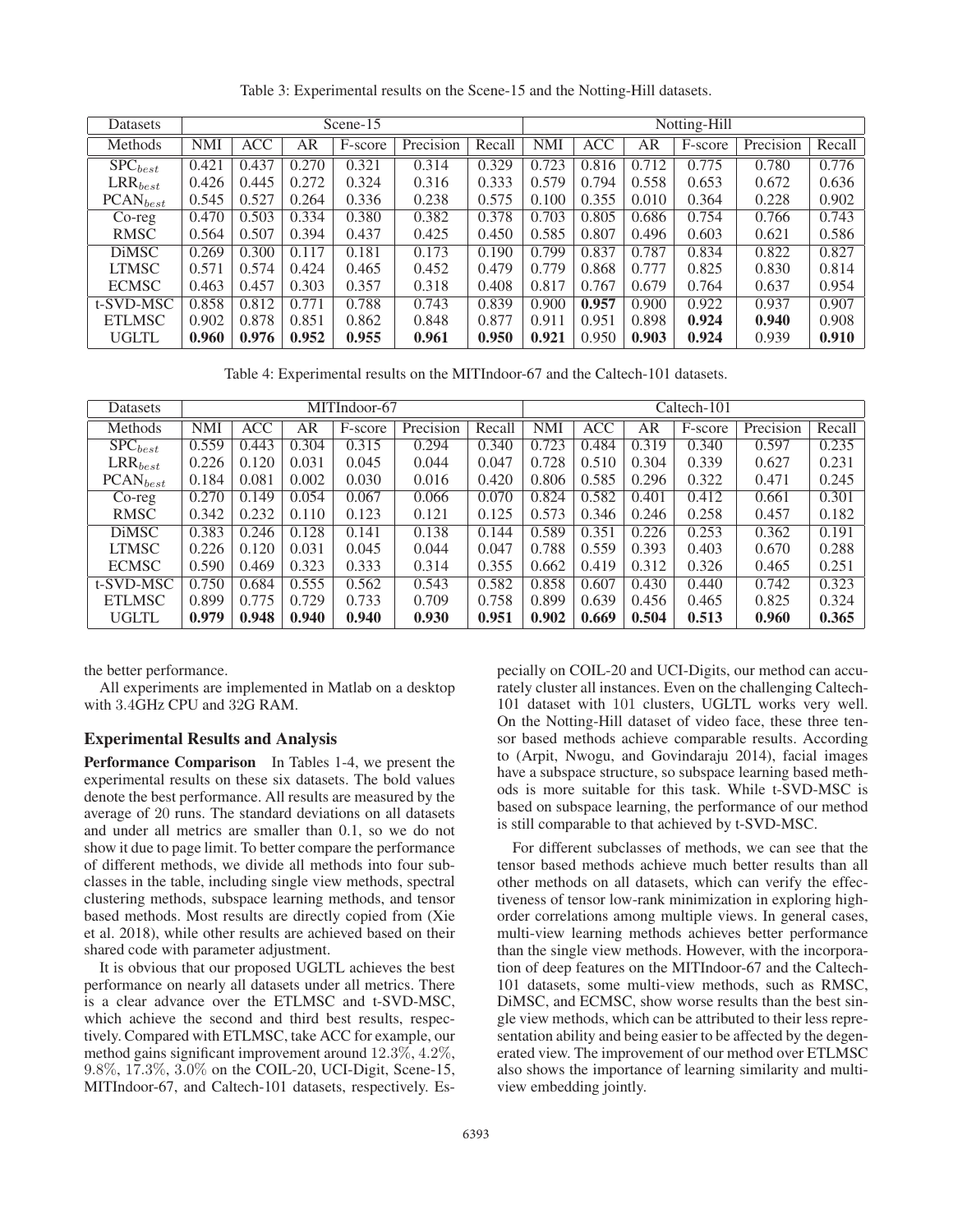Table 5: NMI comparison of three methods on these datasets.

| Methods\Datasets     | $COLL-20$ | <b>UCI-Digits</b> | Scene-15 | Notting-Hill | MITIndoor-67 | Caltech-101 |
|----------------------|-----------|-------------------|----------|--------------|--------------|-------------|
| MLAN                 | 0.937     | 0.934             | 0.471    | 0.679        | 0.442        | 0.813       |
| UGLTL(no projection) | 1.000     | 0.989             | 0.942    | 0.905        | 0.941        | 0.878       |
| UGLTL                | 000.      | .000              | 0.960    | 0.921        | 0.979        | 0.902       |

Table 6: Computational complexity and running time on the COIL-20 dataset of different methods.  $K, V, N$  are the number of iterations, views, and samples, respectively. M is the dimension of projected features in the subspace.

| <b>Methods</b>          | RMSC  | diMSC   | TMSC   | :'MSC | -SVD-MSC                                                                                                                                                     | MSC<br>F7 | ours) |
|-------------------------|-------|---------|--------|-------|--------------------------------------------------------------------------------------------------------------------------------------------------------------|-----------|-------|
| $\mathcal{L}$ omplexity |       |         |        |       | $\mathcal{O}(KN^3)\mathcal{O}(KVN^3)\mathcal{O}(KVN^3)\mathcal{O}(KVN^3)\mathcal{O}(VN^3+KVN^2\log(N))\mathcal{O}(KVN^2\log(N))\mathcal{O}(KVN^2(M+\log(N))$ |           |       |
| Time(seconds)           | 74.8s | 1075.1s | 396.0s | 954   | 103.4s                                                                                                                                                       | 2.08      | 16.58 |



Figure 1: Parameters tuning with respect to  $\alpha$ ,  $\beta$ , and  $\lambda$  on the COIL-20 dataset. (a) Fix  $\gamma = 1$ , tune the  $\alpha$  and  $\beta$ ; (b) Fix  $\alpha = 10$  and  $\beta = 50$ , tune  $\gamma$ . All the horizontal axises are in log scale. (Best view in color)

Influence of Low-rank Tensor and Projection To evaluate the effectiveness of low-rank tensor decomposition and subspace projection, we compare UGLTL with MLAN and UGLTL without projection. Please note that MLAN simply learns a low-rank matrix shared by all different views. For simplicity, we only present the NMI results on all six datasets in Table 5. We can easily observe that both UGLTL and its no projection version achieve 5% higher NMI performance than MLAN on all these datasets, especially on the difficult Scene-15 and MITIndoor-67 datasets, which shows the superiority of low-rank tensor decomposition. On the other hand, there is an average 2% improvement by incorporating the subspace projection, because this projection operation can benefit the learning of optimal affinity matrices and computation efficiency.

Complexity Comparison In Table 6, we present the computational complexity and running time of the state-of-theart methods on the COIL-20 dataset. Our method has the shortest processing time among all related approaches on this dataset. The dimension  $M$  of projected features in the subspace is very small and we set it to  $M = 8$  in our experiments. So the complexity of UGLTL is in the same order as ETLMSC and much lower than other methods. Since our method converges very fast and  $K$  is a very small value in our algorithm, so it has lower running time than ETLMSC. Compared with another tensor based method, our algorithm can finish within 20 seconds, while t-SVD-MSC needs more than 100 seconds.

Parameters Setting and Sensitivity Analysis The parameters  $\alpha$ ,  $\beta$ , and  $\gamma$  are fine-tuned by searching the grid of  $\{0.01, 0.1, 1, 10, 100\}$ . In Figure 1, we present the experimental results on the COIL-20 dataset with respect to different parameters. As there are 3 parameters in our model, we first fix  $\gamma = 1$  to tune  $\alpha$  and  $\beta$ . According to Figure 1a, we can see that when both  $\alpha$  and  $\tau = \frac{\beta}{\alpha}$  range in [1, 10], the result is very stable. Then we show the results of different  $\gamma$ by fixing  $\alpha = 10$  and  $\beta = 50$  in Figure 1b. It is obvious that our algorithm is insensitive to parameter  $\gamma$ , especially when it ranges in [0.1, 10], both its NMI and ACC are all nearly 1. In summary, when these parameters range in a relatively large interval, our algorithm is insensitive. Besides, parameters of our algorithm are insensitive to different datasets. On five datasets, we use the same set of parameters to achieve the performance presented in Tables 1-4.

**Convergence Analysis** The parameter  $\tau = \frac{\beta}{\alpha}$  plays an important role in controlling the contribution of low-rank tensor minimization, which has a serious impact on the iteration number K. With a proper  $\tau$ , our objective value converges very fast. In experiments, we set  $\tau = 5$  on all datasets, and it needs around 2 to 5 iterations on these datasets until convergence.

# **Conclusions**

In this paper, we propose a novel unified graph and lowrank tensor learning for multi-view clustering. View-specific affinity matrix is learned based on projected graph learning. By reorganizing the affinity matrices into tensor, we explore the high-order correlations among views via tensor low-rank approximation. Finally, we unify these two terms together and jointly learn the optimal projection matrices, affinity matrices and low-rank tensor. We also propose an efficient algorithm to optimize the proposed model in an alternating way. We conduct extensive experiments on six challenging datasets to evaluate the performance. Our approach achieves significant improvement over all state-of-the-art methods on nearly all datasets and under six different metrics.

# Acknowledgment

J. Wu is supported by the Fundamental Research Funds of Shandong University and SenseTime Research Fund for Young Scholars. L. Nie is supported by the National Natural